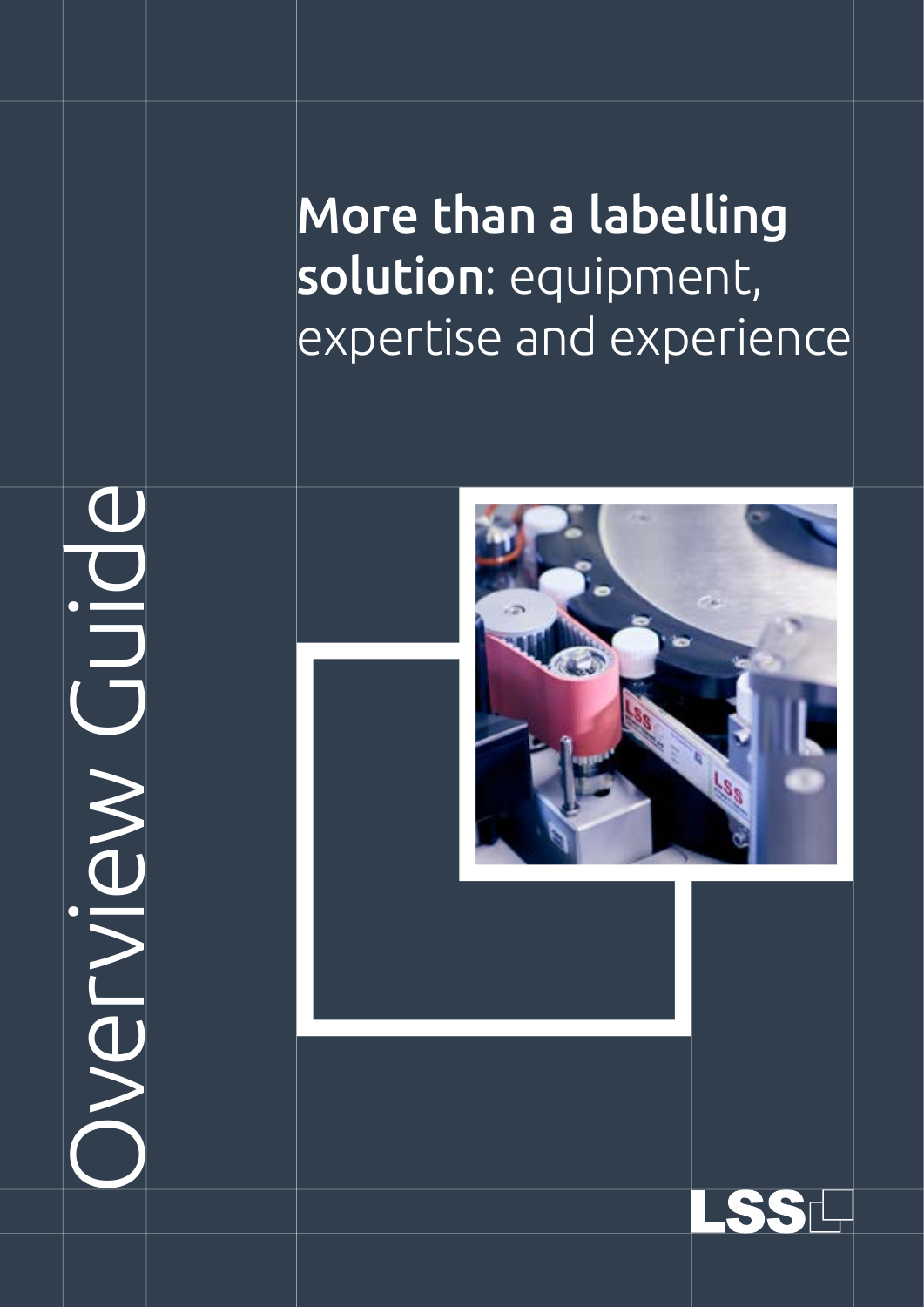Pharmaceutical labelling is central to assuring patient safety and better health outcomes and regulators increasingly demand that drug labels do more to inform and protect patients.

With a drive to deliver more product information, safety warnings, traceability and security, this is prompting drug manufacturers to explore advanced manufacturing solutions to address the complexities of vial packaging labelling, marking, inspection and quality.

Accessing labelling solutions and implementing them to meet regulatory expectations can pose challenges. To address these complexities Martin Sonne engineering lead from LSS discusses how joining man, machine and enterprise can help deliver better labelling capabilities.



Pharma's manufacturers have dealt with the intricacies of labelling products for global distribution for years. But emerging global regulations to secure drug manufacturing and distribution supply chain are compounding the complexities of doing business globally.1

Serializing pharmaceutical packaging with an individual product identifier is now law in most established global pharma markets. This along with variables related to primary packaging, including its size, and the product's data and physical handling requirements, are making labelling and marking operations more challenging to manage effectively.

Guiding the development of all drug products is the concept of patient centricity and providing access to safer more effective drugs that deliver better results more

efficiently. Labelling plays a critical role in dose compliance, a patient-centric strategy that assures accurate administration of drugs as prescribed by physicians.

Studies show that when patients take their medications as prescribed, their health outcomes are significantly better and at a lower cost to payers. Patients who can't or won't take their medications often get sicker, requiring expensive hospitalizations or surgeries.2

Clearly labelled parenteral drug products and devices help clinicians and patients administer treatments more accurately and comply with regulations but to accomplish this effectively vial labelling is growing more complex and technically challenging.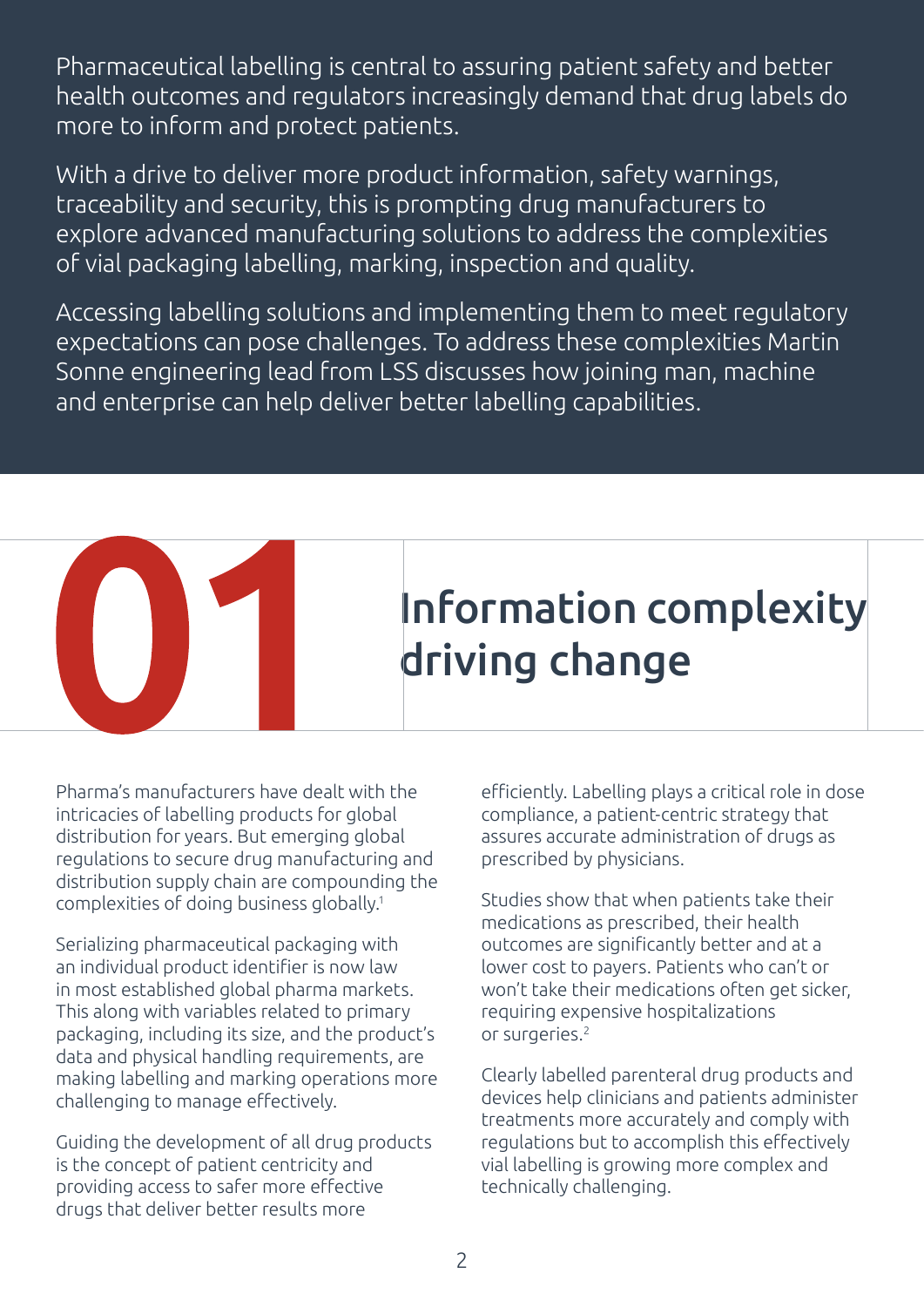# Package diversity and label data density

Regulations over the past 15 years have called for more information on primary package labelling, but the real estate to apply it hasn't expanded to follow. Data density on labels is a real issue and that's prompting a broad range of formatting and printing tactics on complex forms.

In the face of this regulatory complexity and data density the attitude to labelling solutions is changing fast. A robust technical and operational response is required that is well integrated to production, enterprise business and data analysis systems.

Whether introducing required capabilities to satisfy regulations or broadening capacity to meet global market demand, the labelling solution resource and expertise may not be available in-house.

### Relying on expert partners

This lack of in-house function explains why pharma manufacturers and commercial packaging partners are turning to technical and system specialists to support the expansion and scope of their product labelling lines to meet their requirements.

With manufacturing excellence so closely aligned to business strategy in the pharma industry, securing a vial labelling equipment supplier that fits the product and the enterprise is a highly strategic decision.

The technologies for printing and labelling small products are well-developed – current machines from equipment vendors are offering new levels of speed and accuracy and quality control.

However, it's the people behind the labelling machines that count the most.

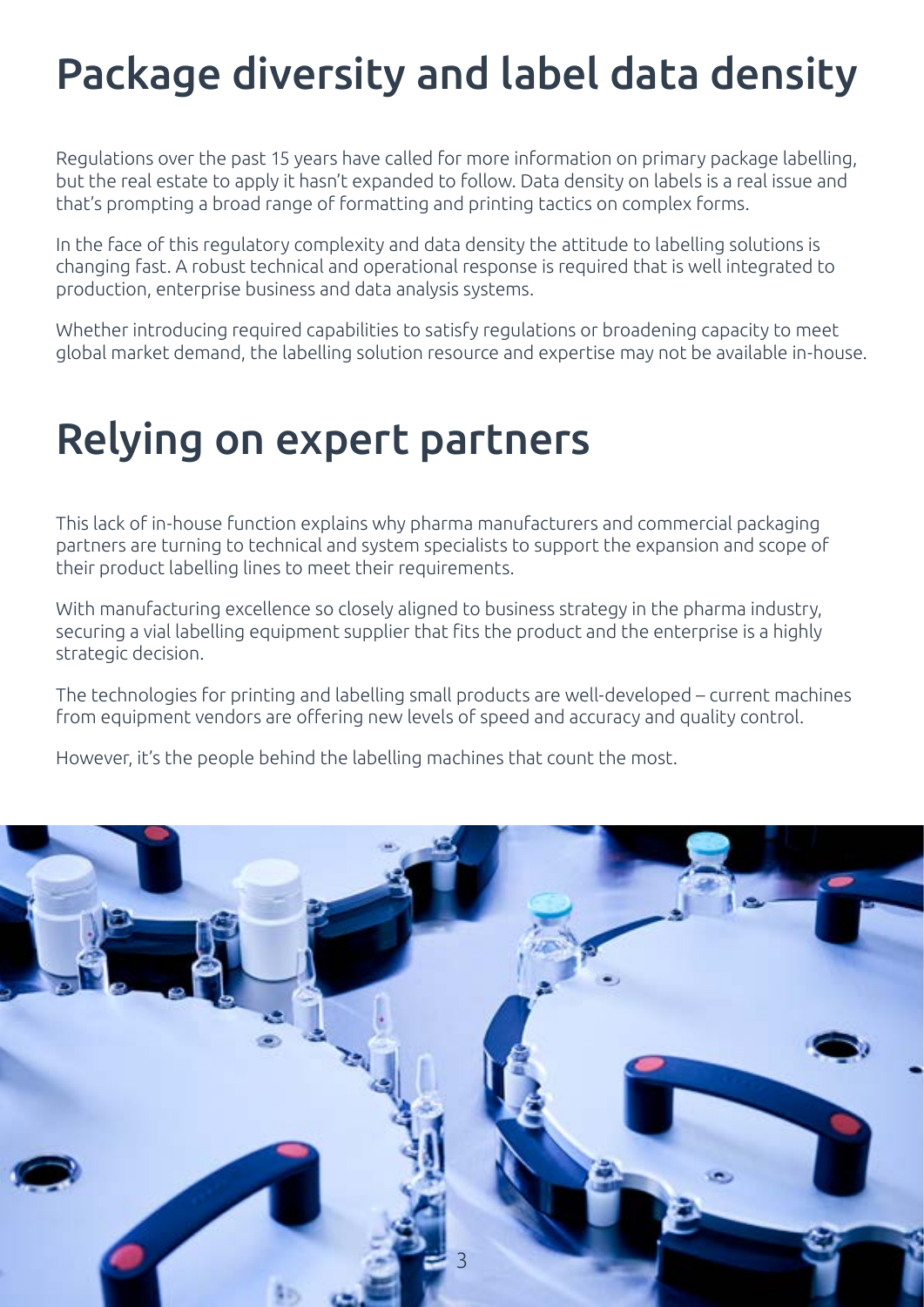# Engineering a better relationship

Engaging equipment and solutions partners for your vial labelling applications starts by engineering a better relationship from the outset and asking and answering some important questions about the required labelling solution.

When introducing more sophisticated labelling capabilities to the enterprise and implementing new machines, begin by painting the clearest possible picture of your labelling operations by writing up a URS (User Requirement Specification). This is a very thorough document that describes in detail what a customer needs. If the customer lacks resources to create this then the labelling solutions provider can help with its creation. The URS actually makes the basis for the equipment. The equipment will in thery never be better than specified in the URS!

The URS for a vial labeller can have hundreds of specific requirements. Some of the more important ones are:

- Clear identification of the products to be labelled, including dimensions, weight, and surface area. Samples of filled products will be required to examine further.
- The specification of the label material to be used, including samples.
- The required variable information to be printed and in what quality.
- The required capacity (products per minute) and Efficiency (effective production time).
- Label placement accuracy critical tolerances.
- Infeed / Outfeed constraints.
- • Required controls.
- • Communication and data exchange requirements.

The initial URS from the customer is the basis for the first discussions with a solution provider to clarify points and potentially modify some of the requirements based on recommendations or additions. A high level of consultancy is required from the vial labeller solutions provider at this point to build trust and lay the foundation for a long term relationship with the customer.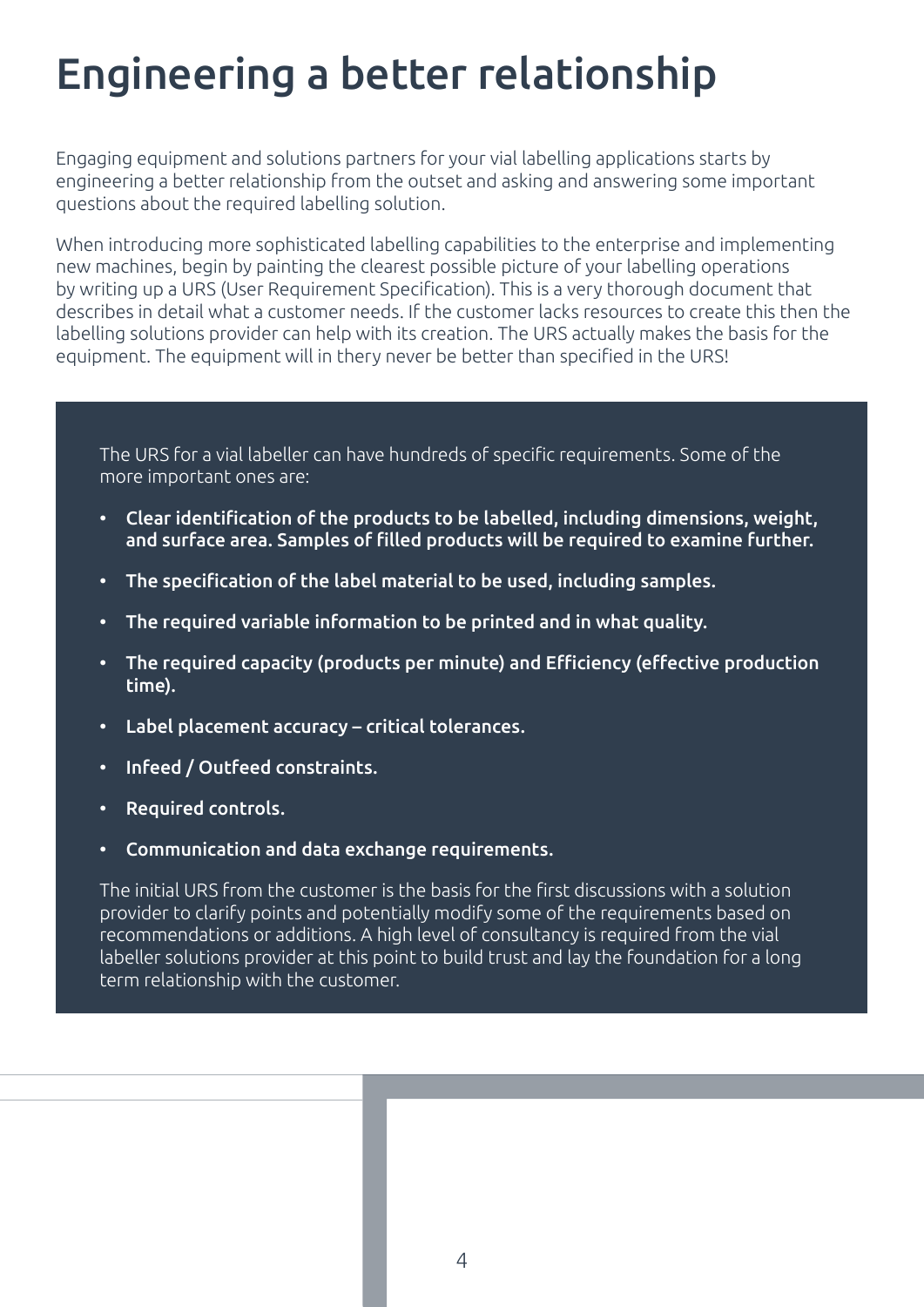### Scope the integration with enterprise systems in mind

Every pharma manufacturing enterprise has its own unique, legacy business and manufacturing system environment. There are firewalls, unique data handling and batch recording systems. The more clarity provided regarding the scope and penetration of the integration the more likely the equipment solution can deliver business value.

Pharma companies require all processes to be validated and rely on their Quality Assurance departments to ensure compliance and current Good Manufacturing Process (cGMP) standards are met. If the machines can't generate data that QA can use, this will be addressed during the URS discussions.

Communication and partnership are key to building more capable machines and solutions. The most economical time to make changes is before machines are engineered and shipped to the site.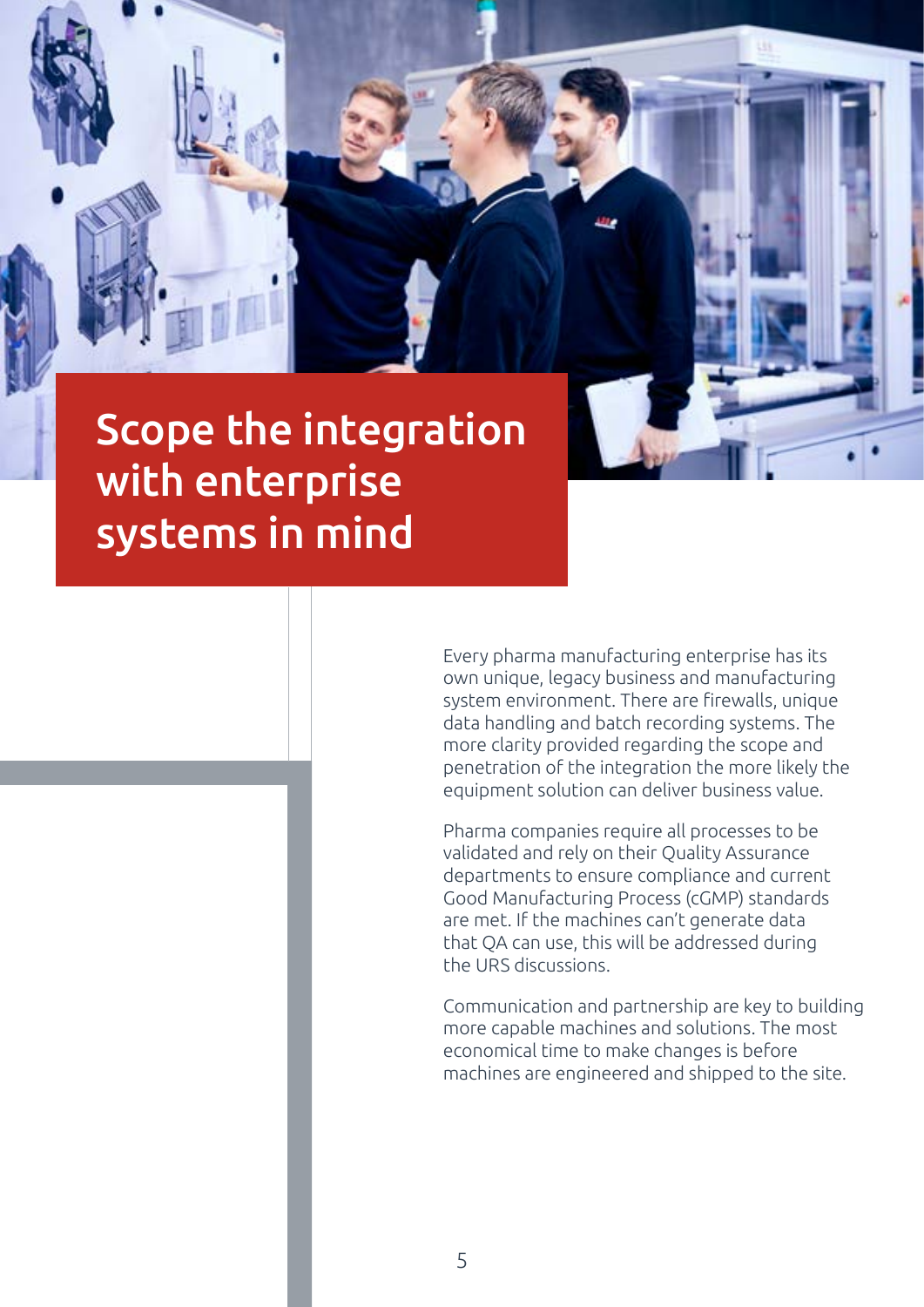

# Technology advances and capabilities

In a pharma setting fitting the capacity of the machine and customizing its standard features to meet production targets is a critical aspect of any vial label machine integration. For example, products intended for clinical applications may only need a stand-alone unit capable of semi-manual handling small lots of product.

Another setting might call for a more robust and automated response with throughput, data handling and inspection through a central platform. For a mid-size or larger pharma company labelling commercial volumes of vials, systems can range from a series of integrated in-line labelling solutions, to high capacity solutions capable of handling hundreds of products per minute.

The key is to find suppliers with technologies that are flexibly configurable and can scale and grow with the needs of the organization.



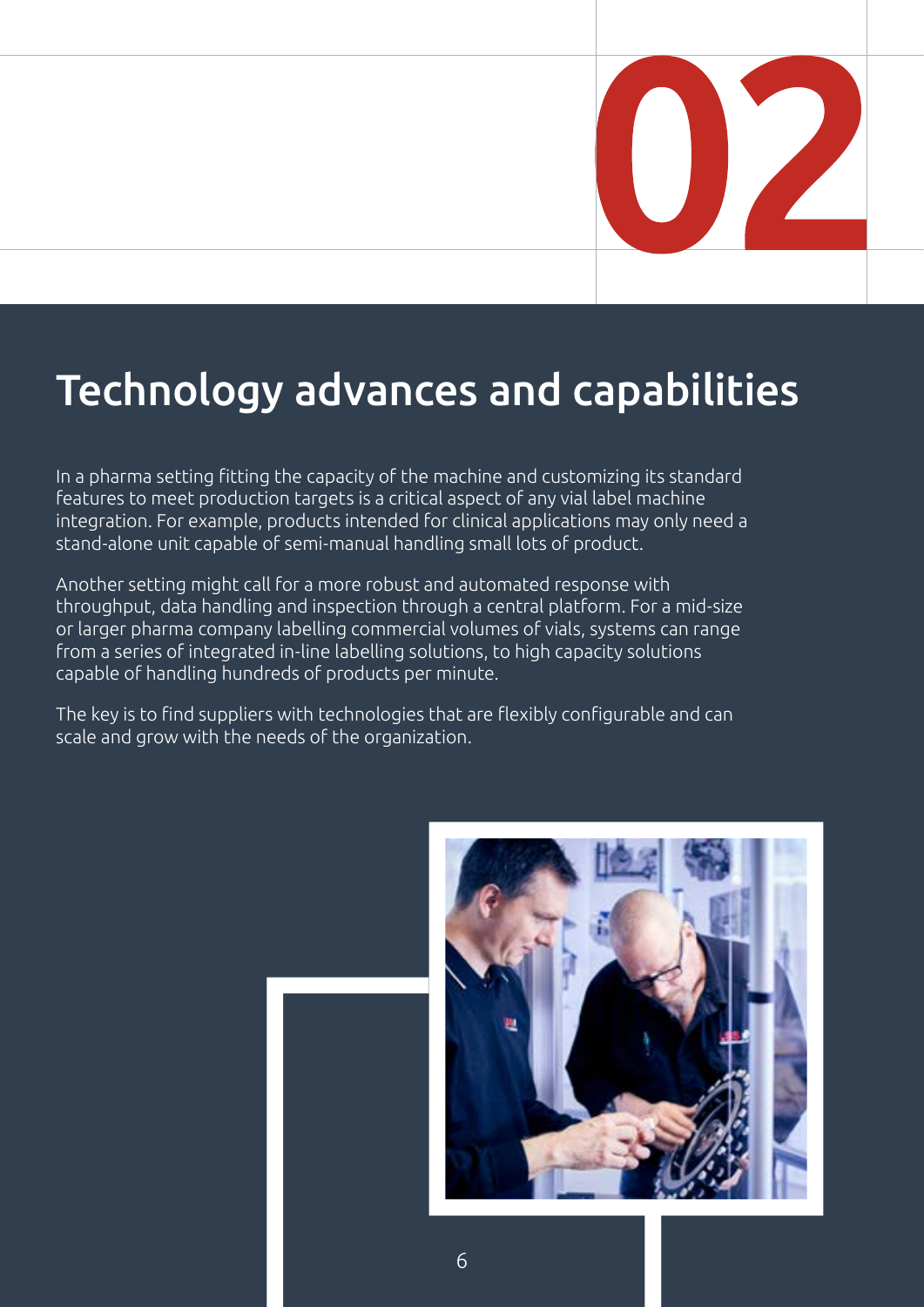# Reliability and user-centricity

The more user friendly and reliable labelling technologies are, the more effective they will be in delivering the desired productivity and compliance outcomes.

LSS vial labelling machine solutions are a case in point. With decades of experience in and outside of pharma, our solutions have seen continuous improvement relative to the human-machine interface (HMI) and the operator. Reliability is another engineering hallmark, with machines providing the condition and performance monitoring data that commercial operators need to stem unintentional downtime.

## Beyond a one-size fits all approach

Every vial or package in pharma has to be processed with extreme care. Machine designs must be ergonomic, accessible to operators and extra sensitive at handling fragile products. Using the latest automation and control technologies helps LSS machines manage these delicate handling duties.

LSS pays particular attention to this aspect of primary packaging handling; all critical machine functions are monitored by counter-control sensors to stabilize all handling forces manipulating the vial during labelling.

# Better interface, better quality

Vial labellers from LSS offer an intuitive HMI. Operators respond to color cues when perceiving and processing information and a color HMI is a proven aid to productivity and processing accuracy.

From here batches are started or stopped, and new data can be sent to the printer and vision system, messages and alarms can be read and the overall machine status can be monitored. LSS designs feature a primary HMI on the operator side of the machine and the design provides for an additional HMI to be installed in service position to support maintenance.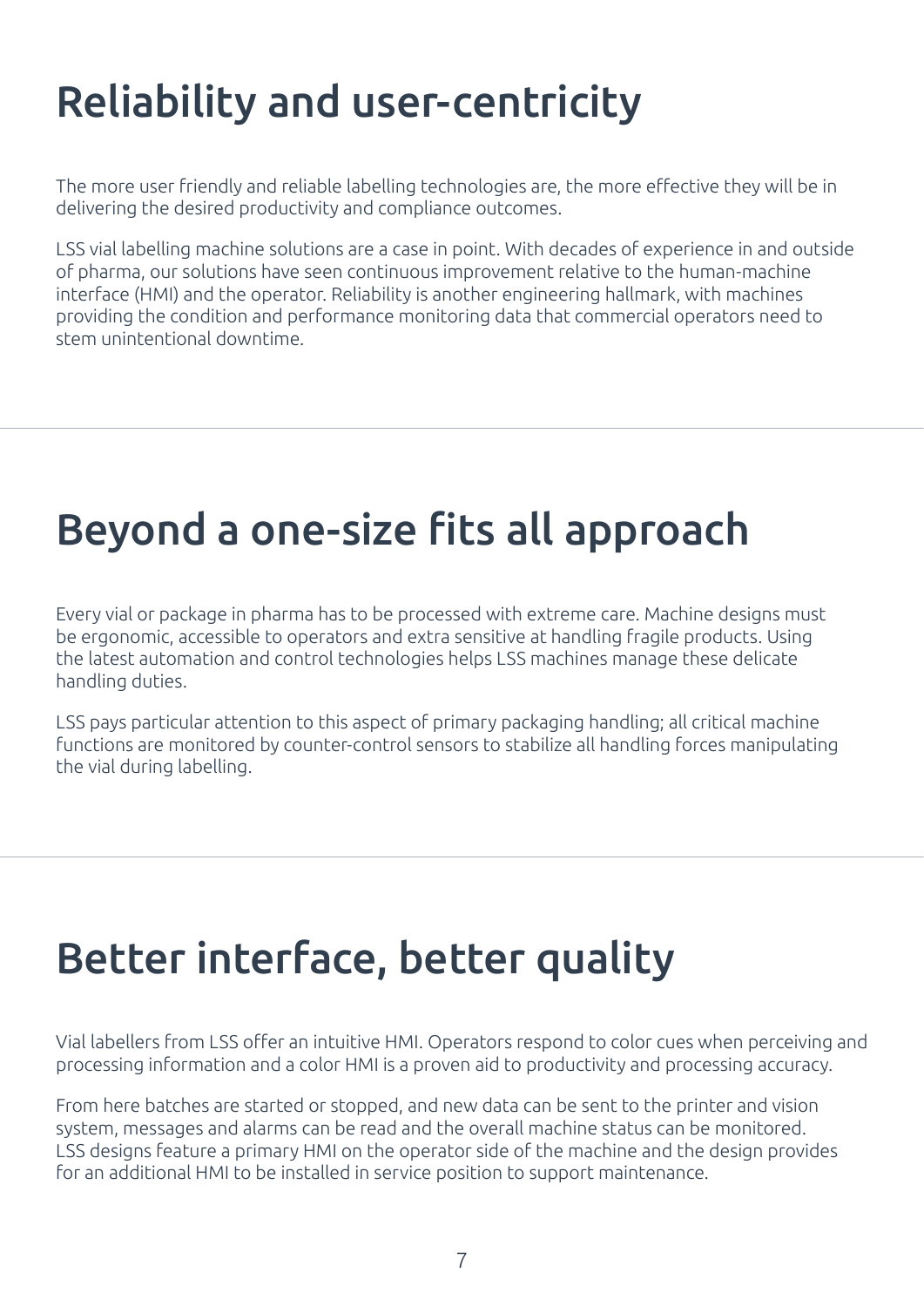## Inspection and control

Functionally vial labelling machines are now integrating product inspection technologies to assure quality and reliability.

A high-resolution digital capture of each product as it enters and leaves the labelling process not only assures end product or label end quality, but during manufacturing. For example, on the HMI a visualized shift register for labels and vials can be monitored.

The shift register is related to the control functions that are integrated to the machine, and generally consist of the following:



- Rejection of non-approved labels before application, which reduces the amount of rejected products.
- Vision inspection of the vial after the label has been applied: inspection of label presence/position, presence of cap etc.
- Rejection of non-approved products.

For LSS machines only approved vials are allowed to proceed in the index wheel. Non-approved vials are rejected at the vial reject station. Lastly, the functionality of reject station is monitored by countercontrol sensors for quality assurance purposes.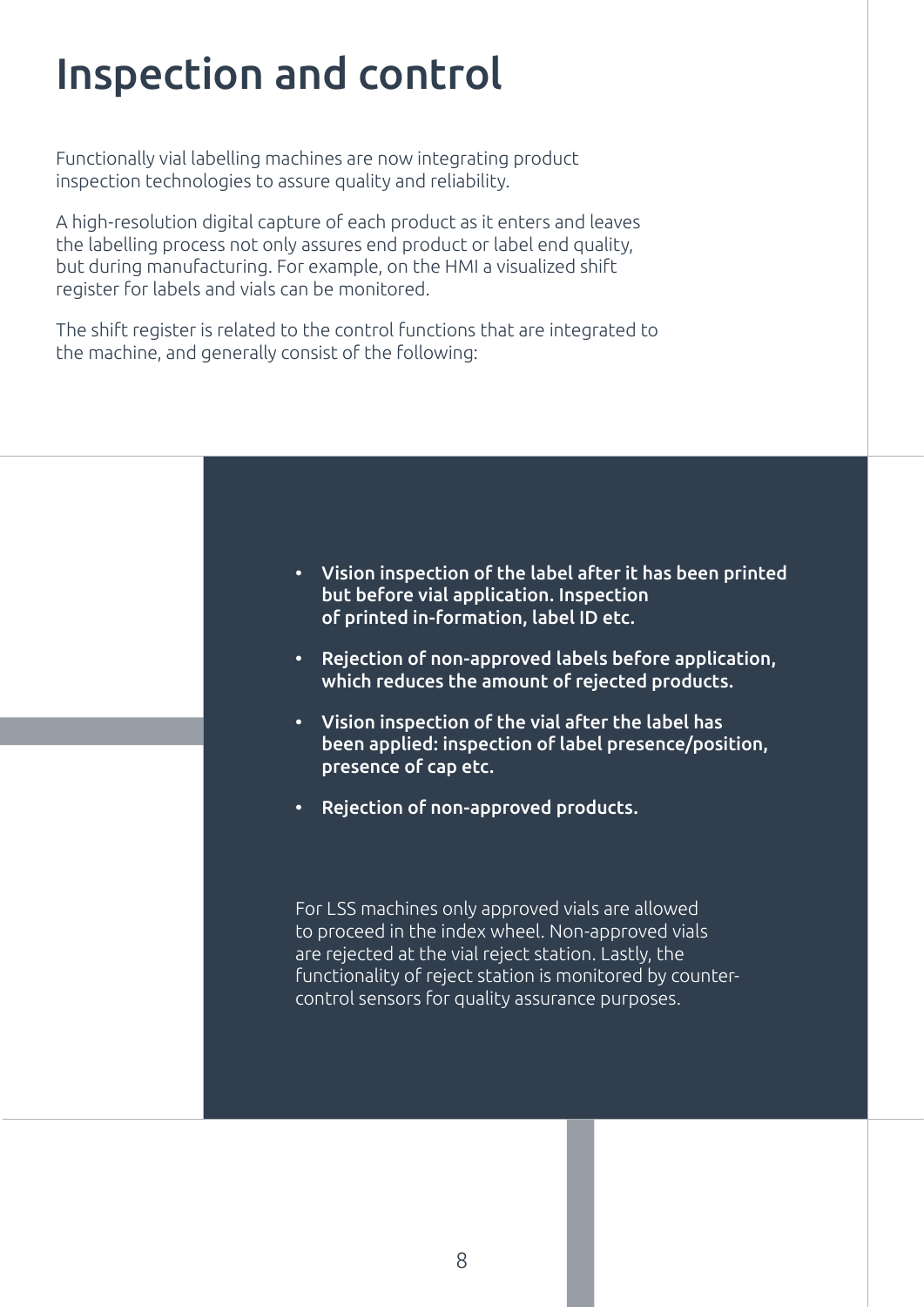## Line clearance and format change challenges

Line clearance before a format change and format changes may be two of the bigger challenges within vial labelling operations. Errors can be introduced and potentially lead to compliance issues beyond the processing theatre.

LSS machines are designed to make line clearance a safer process by maximizing visibility and reducing the number of cables, wires and hoses in the work area to an absolute minimum. This makes the line clearance process not only safer but also less time consuming.

A commercially viable labelling machine for pharma setting should be engineered for easy error free format changes. After selecting a predefined format on the HMI of a vial labelling machine, the replacement of a few format-specific components is all that is required.

All machine components requiring positioning are placed on motor-driven spindles and automatically adjust to the newly loaded format.

### Customization opportunities

LSS vial labelling systems are ready for vials and bottles made of glass or plastic with diameters between 14 and 35 mm and a minimum height of 30 mm. However, beyond vial size, LSS machines can be configured in many different ways to accommodate specific requirements and package variation. For example, depending on the label or printing surface either thermal transfer or laser marking can be specified.

LSS integrations are open to the most commonly used suppliers of vision systems, printers, lasers and material handling solutions. Infeed of the vials and bottles can be executed from a tray via a turn table and conveyor or in-line from an upstream machine via conveyor.

Access to internal operating components, as well as line clearance, service and maintenance should also be straightforward and support, not hinder maintenance or change-over routines.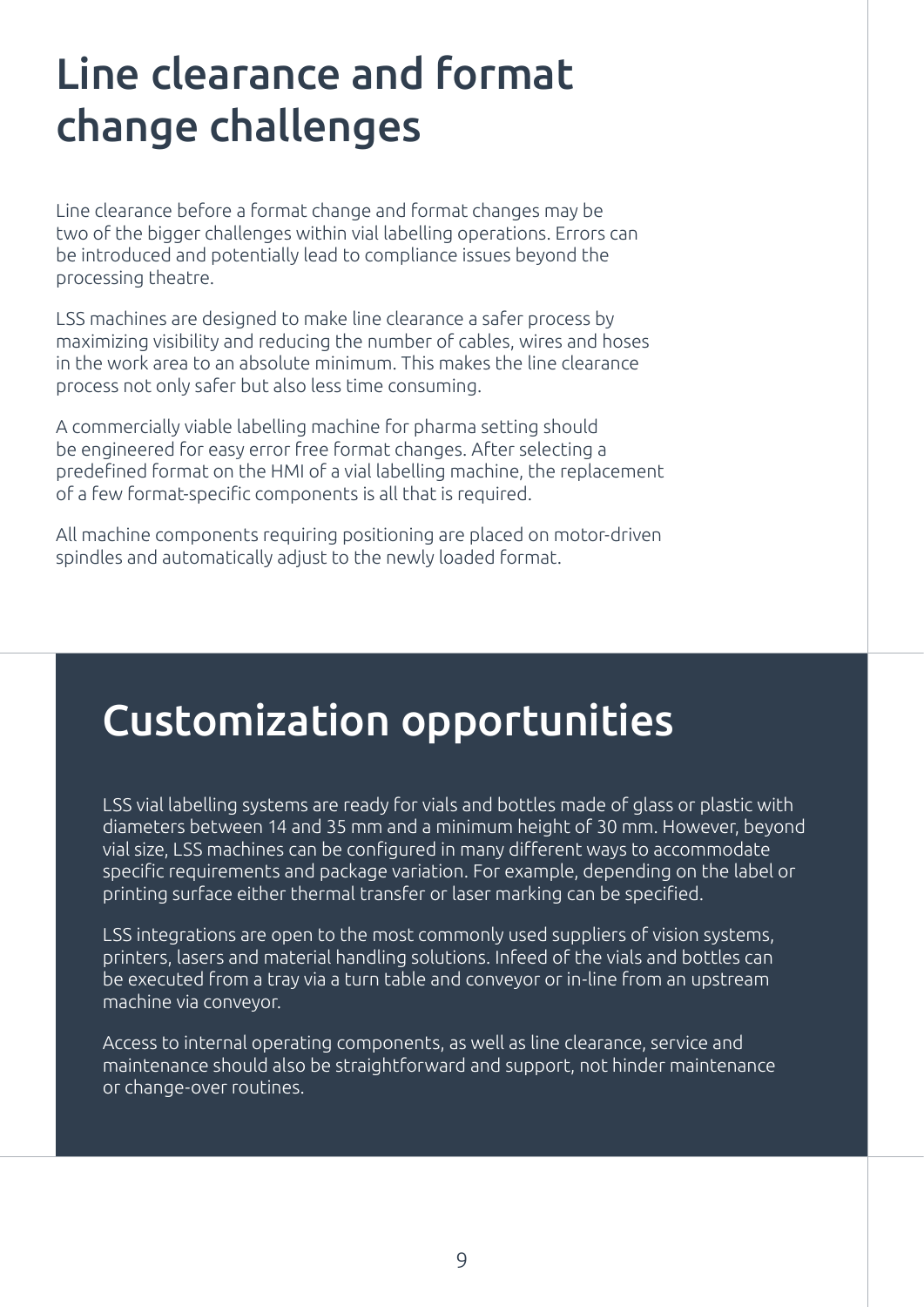

A review of two generic tailored solutions that offer great examples of custom integration and its impact on costs, ROI, quality and more.

### Scenario 1 – Vial labeller for a vaccine manufacturer

#### Challenge: A 2-turntable solution with both in-line and off-line out feed capacity

- Specific printer and vision equipment had to be integrated
- Extensive communication setup with downstream equipment installed at the same time
- Customized batch report system

#### **Solution**

- All requirements were met by combining standard LSS modules with customized modules
- On the communication and reporting side a 100% customized solution was developed

#### Scenario 2 – Syringe labeller for pharmaceutical company

#### Challenge: Three functions in one machine

- Product inspection before labelling (looking for particle, bubbles etc.)
- High precision labelling for accurate placement of label on product (vertical and horizontal closed loop system)
- A color cap assembly process

#### Solution

• All requirements were met by combining standard LSS modules with customized modules and completely new modules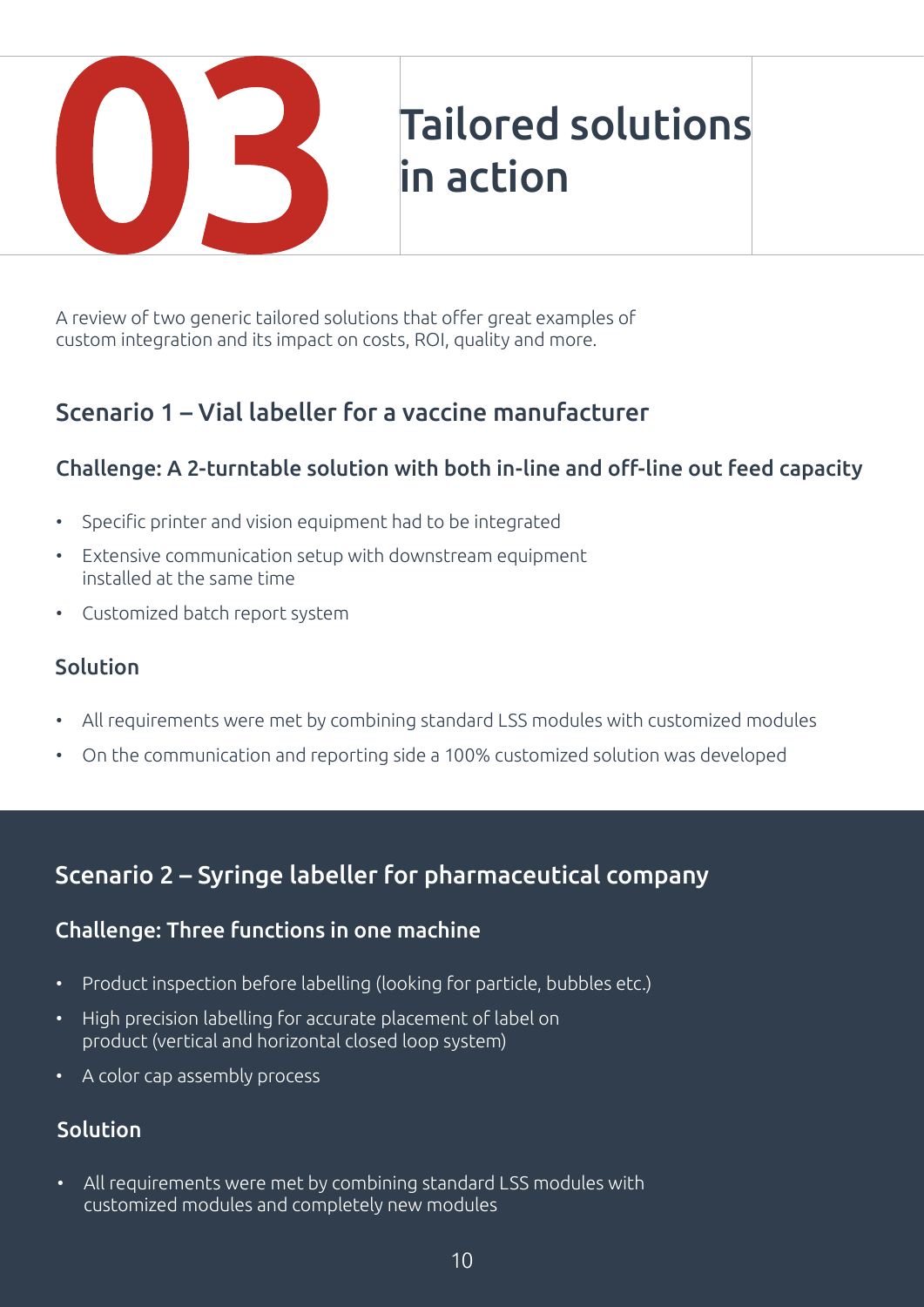

### Validation services

Validation is a prerequisite in all pharmaceutical manufacturing and may require the use of external consultants to ensure that it is completed correctly, and all machinery is properly validated.

To make this process more efficient LSS offers tailored validation documentation packages according to the cGMP and GAMP 5 regulations. The validation packages are composed by DS, DQ, IQ/OQ and FMEA risk analysis. This documentation certifies that the equipment has been designed, built and now operates according to your URS requirements, and that all critical functionalities has been qualified according to the risk assessment outcome.

### Seek expert solution providers with flexible technology

Based on the expertise from many years of collaborating with customers in the pharmaceutical industry, we have a great deal of experience configuring and integrating vial labelling machines. From multiple successful implementations our machines have proven they fulfil the unique requirements of the pharmaceutical industry.

Each experience has been a learning opportunity and no two implementations are ever the same. But key to a successful implementation, especially to meet critical business needs and compliance goals, requires communication, understanding and insight. Technology alone is not capable of providing the robust labelling solutions pharma needs now. These solutions need to be more integrated to the enterprise than ever before, and that requires comprehensive solutions delivered by competent solutions providers.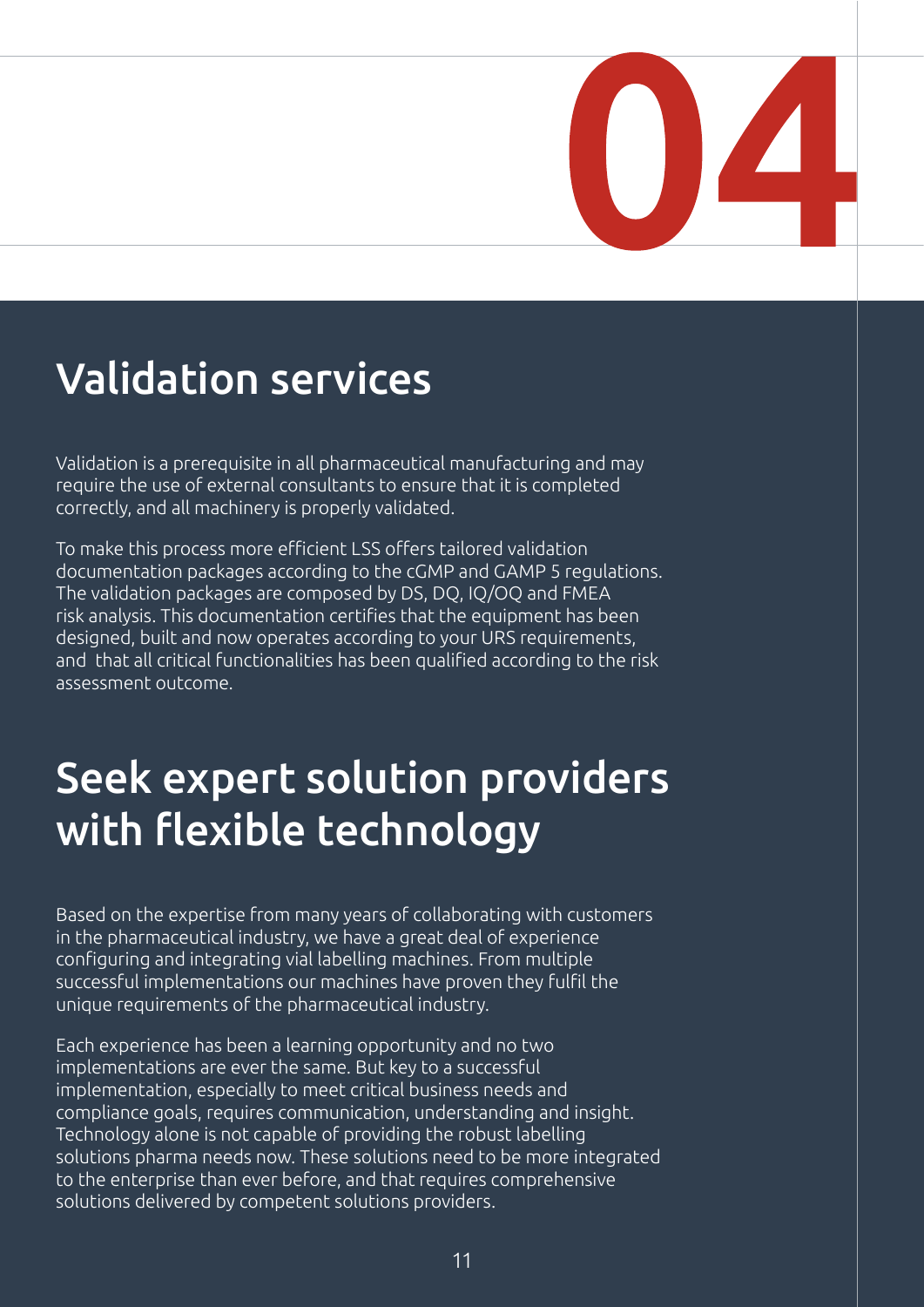### About LSS

With more than 45 years of experience in the labelling industry, LSS Labelling Systems Scandinavia is a leading supplier of labelling solutions. The Danish company sets and meets the highest standards in developing efficient and reliable labelling solutions. They are experts in product handling and provide correct and precise label application on all sorts of products. Founded in 2001 as a continuation of the labelling machinery division of Avery Dennison, LSS was acquired by the Logopak Group in 2014 and is today benefitting from being a member of the German manufacturer's worldwide sales and service organization.



#### Compact stand-alone labelling unit for secure low-volume vial labelling

With a capacity up to 100 products per minute the LSS stand-alone machine offers product in-feed from trays products entering the star wheel and then back into trays.

Featuring easy in and out feed of the labelling unit, the unit is capable of printing variable and unique data for each product before label application. Further, a vision system can be integrated to control print quality and detect correct label placement.

Operator friendly, the HMI is very intuitive and gives the operator full visibility of status for the machine.



#### Automatic labelling of vials with vision

Our featured offering is more suited to fast-paced commercial labelling environments. With a capacity up to 250 products per minute product infeed can be served from a tray via turn table and conveyor, or inline from upstream machines via conveyor.

This highly automated machine can be delivered both as an off-line and an in-line unit and configured with either a laser or thermal transfer printer.

Vision inspection is standard and configured so only approved vials are allowed to leave the index wheel.